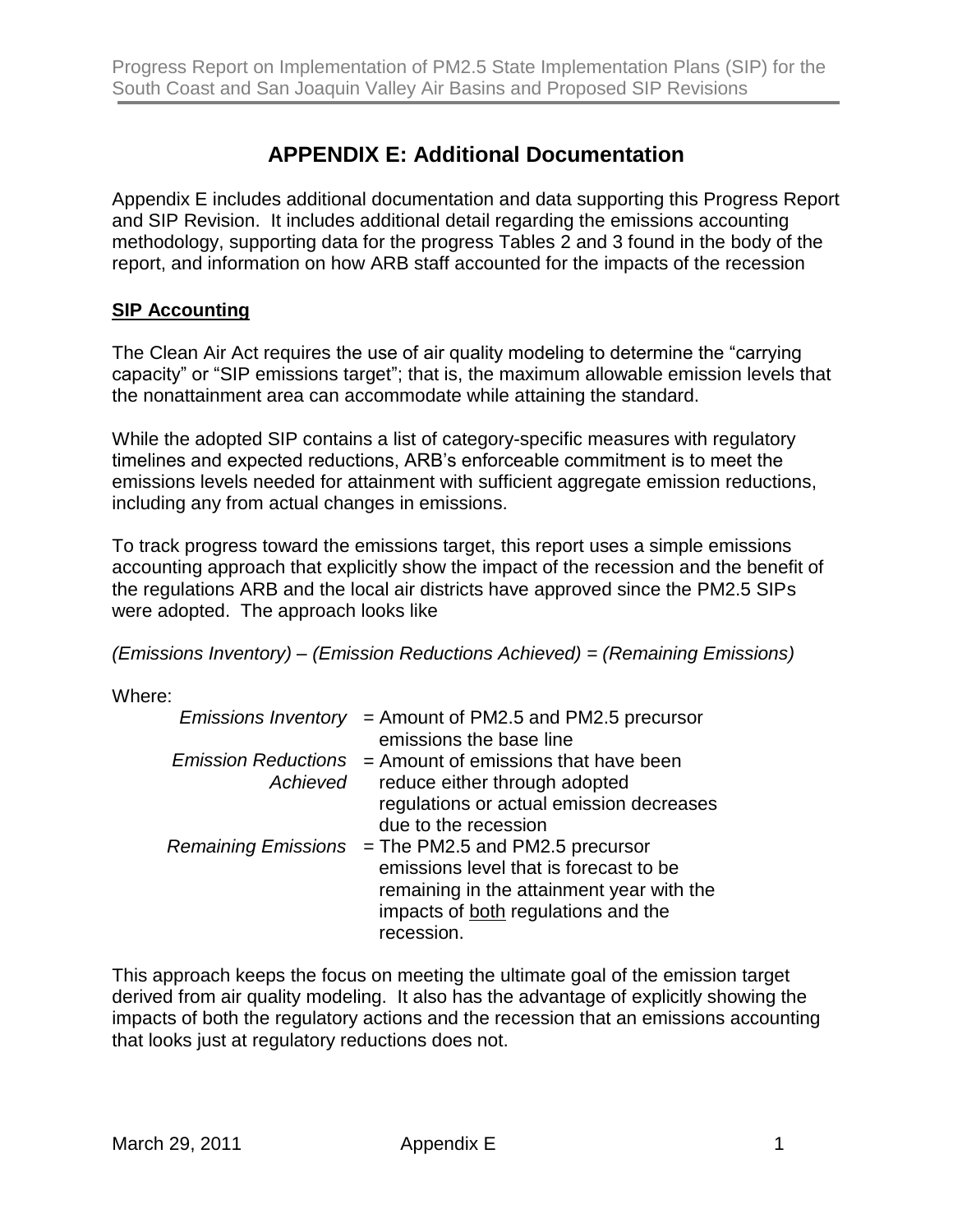### **Progress Details**

The following series of tables provide additional documentation for Tables 2 and 3, showing progress to date for both the South Coast and San Joaquin Valley.

| 2014 Progress to Date on ARB Rules                           |                         |                             |                                |
|--------------------------------------------------------------|-------------------------|-----------------------------|--------------------------------|
| <b>NOx Emissions (tpd)</b>                                   |                         |                             |                                |
|                                                              | <b>SIP</b>              | Current                     |                                |
|                                                              | 2014<br><b>Baseline</b> | New 2014<br><b>Baseline</b> | 2014<br>Remaining<br>Emissions |
| Smog Check Improvements (BAR)                                | 134.2                   | 134.2                       | 131.6                          |
| Cleaner In-Use Heavy-Duty Trucks & Buses                     | 136.0                   | 151.2                       | 132.6                          |
| Cleaner In-Use Off-Road Equipment (over 25hp)                | 96.9                    | 28.0                        | 27.5                           |
| Ship Auxiliary Engine Cold Ironing & Clean Tech.             | 37.2                    | 23.7                        | 15.6                           |
| Cleaner Main Ship Engines and Fuel - Main Engines            | 33.4                    | 38.5                        | 20.9                           |
| Accelerated Intro. Of Cleaner Line-Haul Locomotives          | 18.3                    | 18.3                        | 18.3                           |
| Clean Up Existing Harbor Craft                               | 15.7                    | 15.2                        | 11.1                           |
| <b>Cargo Handling Equipment</b>                              | 5.2                     | 3.2                         | 3.2                            |
| New Emission Standards for Recreational Boats                | 11.0                    | 11.0                        | 11.0                           |
| Co-Benefits from Greenhouse Gas Reduction<br><b>Measures</b> | 0.0                     | 0.0                         | 0.0                            |
| All other local, state, and federal emissions                | 165                     | 166                         | 159                            |
| Total 2014 forecast with rules adopted to date               | 653                     | 589                         | 530                            |

| <b>South Coast Air Basin</b>       |
|------------------------------------|
| 2014 Progress to Date on ARB Rules |

| <b>ROG Emissions (tpd)</b>                          |                         |                             |                                |
|-----------------------------------------------------|-------------------------|-----------------------------|--------------------------------|
|                                                     | <b>SIP</b>              |                             | Current                        |
|                                                     | 2014<br><b>Baseline</b> | New 2014<br><b>Baseline</b> | 2014<br>Remaining<br>Emissions |
| Smog Check Improvements (BAR)                       | 132.1                   | 132.1                       | 123.5                          |
| Cleaner In-Use Heavy-Duty Trucks & Buses            | 10.2 <sub>2</sub>       | 8.7                         | 5.4                            |
| Cleaner In-Use Off-Road Equipment (over 25hp)       | 13.4                    | 2.6                         | 2.5                            |
| Ship Auxiliary Engine Cold Ironing & Clean Tech.    | 0.7                     | 0.9                         | 0.7                            |
| Cleaner Main Ship Engines and Fuel - Main Engines   | 0.2                     | 1.9                         | 1.4                            |
| Accelerated Intro. Of Cleaner Line-Haul Locomotives | 2.3                     | 2.3                         | 2.3                            |
| Clean Up Existing Harbor Craft                      | 0.7                     | 1.2                         | 1.1                            |
| <b>Cargo Handling Equipment</b>                     | 0.6                     | 0.3                         | 0.3                            |
| New Emission Standards for Recreational Boats       | 37.9                    | 37.9                        | 37.9                           |
| Expanded Off-Road Rec. Vehicle Emission Standards   | 6.7                     | 6.7                         | 6.7                            |
| <b>Consumer Products Program</b>                    | 102.6                   | 102.6                       | 96.7                           |
| All other local, state, and federal emissions       |                         | 221                         | 206                            |
| Total 2014 forecast with rules adopted to date      |                         | 518                         | 485                            |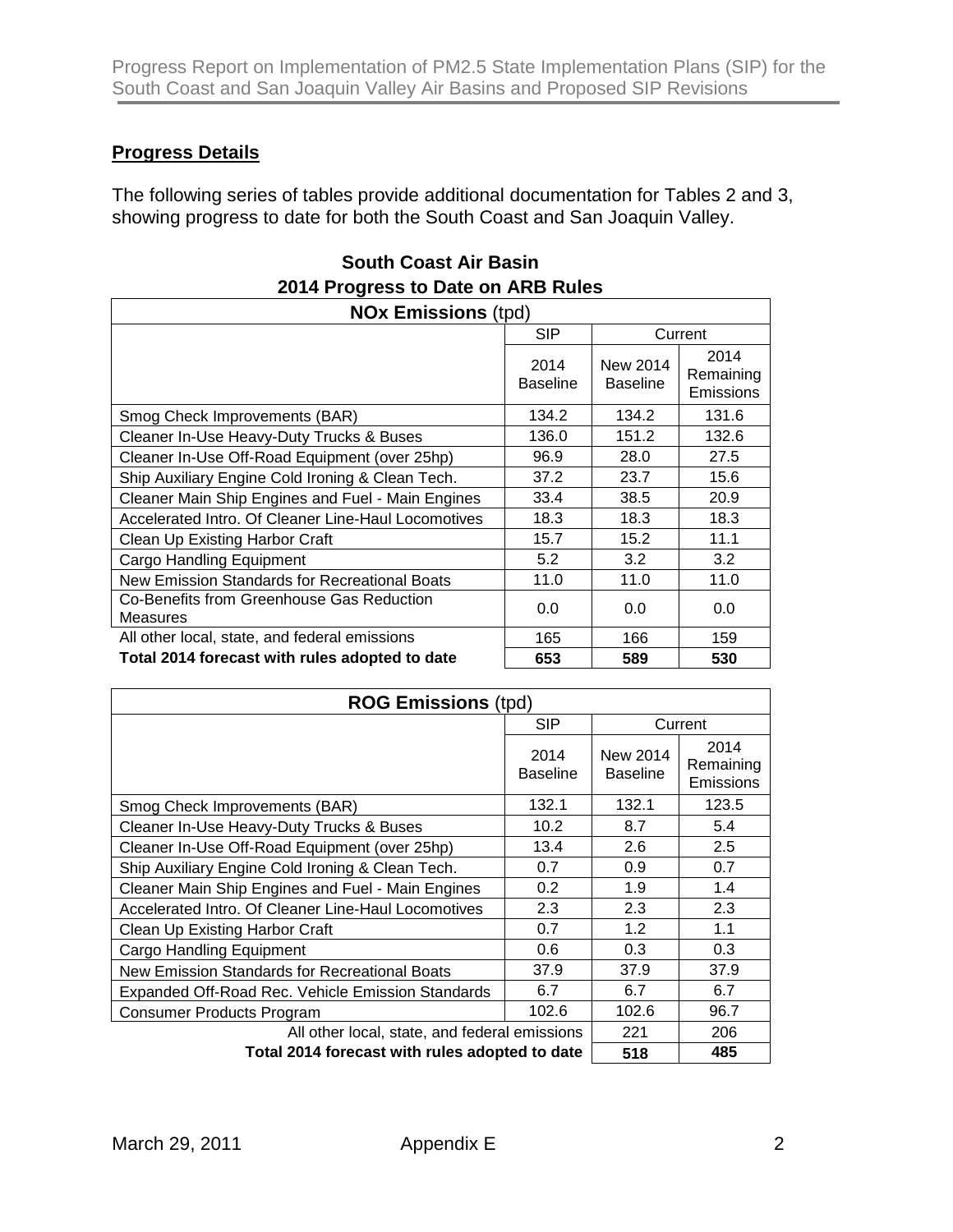| <b>PM2.5 Emissions (tpd)</b>                        |                         |                             |                                |
|-----------------------------------------------------|-------------------------|-----------------------------|--------------------------------|
|                                                     | <b>SIP</b>              |                             | Current                        |
|                                                     | 2014<br><b>Baseline</b> | New 2014<br><b>Baseline</b> | 2014<br>Remaining<br>Emissions |
| Smog Check Improvements (BAR)                       | 7.8                     | 7.8                         | 7.5                            |
| Cleaner In-Use Heavy-Duty Trucks & Buses            | 5.8                     | 6.0                         | 3.4                            |
| Cleaner In-Use Off-Road Equipment (over 25hp)       | 4.9                     | 1.3                         | 1.3                            |
| Ship Auxiliary Engine Cold Ironing & Clean Tech.    | 0.6                     | 0.5                         | 0.4                            |
| Cleaner Main Ship Engines and Fuel - Main Engines   | 2.6                     | 3.9                         | 0.4                            |
| Accelerated Intro. Of Cleaner Line-Haul Locomotives | 0.7                     | 0.7                         | 0.7                            |
| Clean Up Existing Harbor Craft                      | 0.7                     | 0.6                         | 0.4                            |
| <b>Cargo Handling Equipment</b>                     | 0.1                     | 0.1                         | 0.1                            |
| All other local, state, and federal emissions       |                         | 74                          | 73                             |
| Total 2014 forecast with rules adopted to date      |                         | 95                          | 87                             |

| <b>SOx Emissions (tpd)</b>                        |                         |                             |                                |
|---------------------------------------------------|-------------------------|-----------------------------|--------------------------------|
|                                                   | <b>SIP</b>              |                             | Current                        |
|                                                   | 2014<br><b>Baseline</b> | New 2014<br><b>Baseline</b> | 2014<br>Remaining<br>Emissions |
| Cleaner In-Use Heavy-Duty Trucks & Buses          | 0.3                     | 0.3                         | 0.3                            |
| Ship Auxiliary Engine Cold Ironing & Clean Tech.  | 1.1                     | 1.1                         | 0.8                            |
| Cleaner Main Ship Engines and Fuel - Main Engines | 20.7                    | 38.7                        | 1.7                            |
| All other local, state, and federal emissions     |                         | 21                          | 17                             |
| Total 2014 forecast with rules adopted to date    |                         | 61                          | 20                             |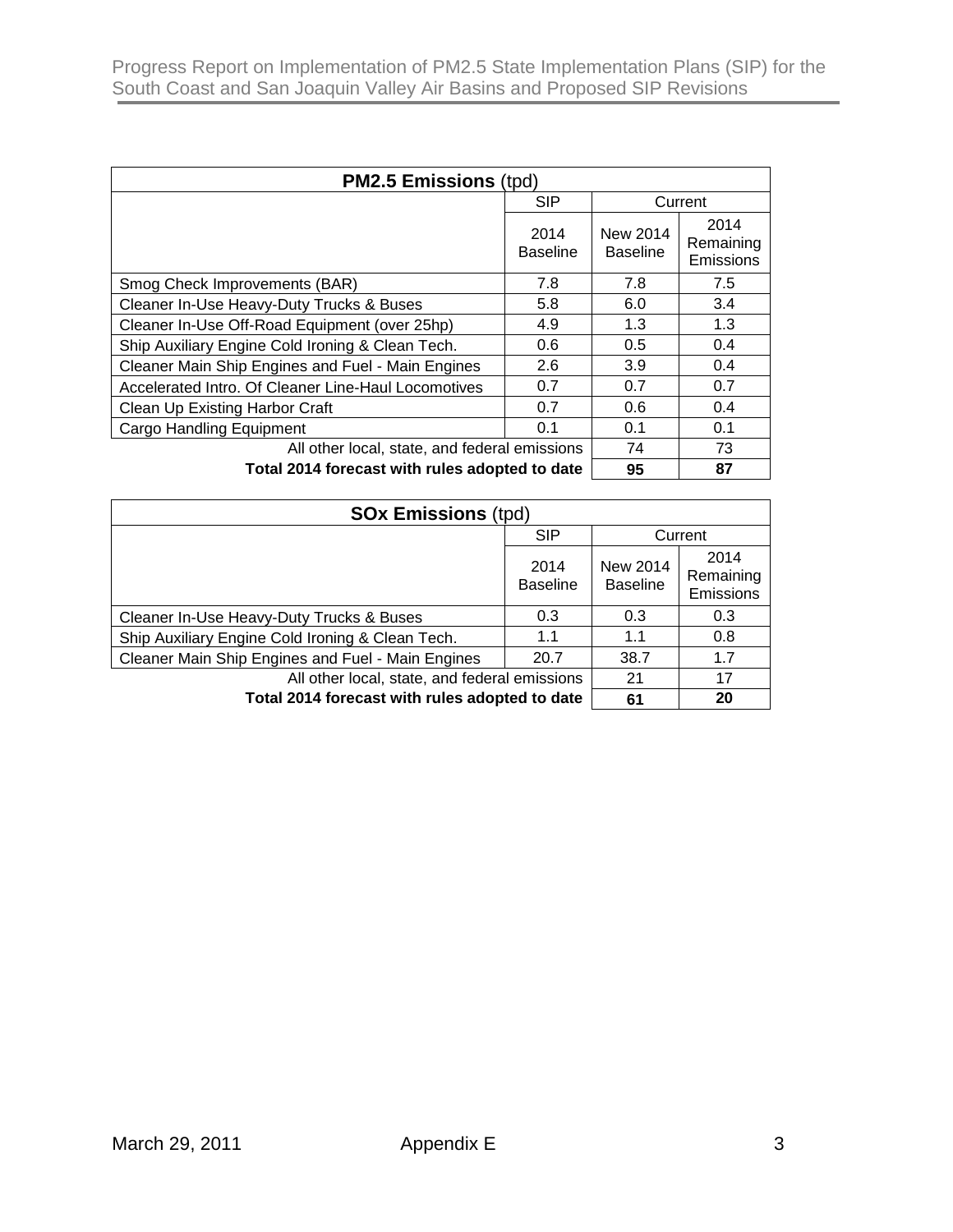| <b>NOx Emissions (tpd)</b>                             |                         |                             |                                |
|--------------------------------------------------------|-------------------------|-----------------------------|--------------------------------|
|                                                        | <b>SIP</b>              | Current                     |                                |
|                                                        | 2014<br><b>Baseline</b> | New 2014<br><b>Baseline</b> | 2014<br>Remaining<br>Emissions |
| Smog Check Improvements (BAR)                          | 41                      | 41.2                        | 40.5                           |
| Cleaner In-Use Heavy-Duty Trucks & Buses               | 156.9                   | 111.3                       | 110.2                          |
| Cleaner In-Use Off-Road Equipment (over 25hp)          | 31.4                    | 13.7                        | 13.4                           |
| Accelerated Intro. Of Cleaner Line-Haul<br>Locomotives | 19.9                    | 19.9                        | 19.9                           |
| New Emission Standards for Recreational Boats          | 3.5                     | 3.5                         | 3.5                            |
| All other local, state, and federal emissions          |                         | 123                         | 110                            |
| Total 2014 forecast with rules adopted to date         |                         | 313                         | 298                            |

# **San Joaquin Valley Air Basin 2014 Progress to Date on ARB Rules**

| <b>PM2.5 Emissions (tpd)</b>                           |                         |                             |                                |
|--------------------------------------------------------|-------------------------|-----------------------------|--------------------------------|
|                                                        | <b>SIP</b>              |                             | Current                        |
|                                                        | 2014<br><b>Baseline</b> | New 2014<br><b>Baseline</b> | 2014<br>Remaining<br>Emissions |
| Smog Check Improvements (BAR)                          | 2.5                     | 2.5                         | 2.4                            |
| Cleaner In-Use Heavy-Duty Trucks & Buses               | 6.2                     | 4.3                         | 2.6                            |
| Cleaner In-Use Off-Road Equipment (over 25hp)          | 1.4                     | 0.6                         | 0.6                            |
| Accelerated Intro. Of Cleaner Line-Haul<br>Locomotives | 0.5                     | 0.5                         | 0.5                            |
| All other local, state, and federal emissions          |                         | 64                          | 59                             |
| Total 2014 forecast with rules adopted to date         |                         | 72                          | 65                             |

| <b>SOx Emissions (tpd)</b>                     |                         |                                    |                                |
|------------------------------------------------|-------------------------|------------------------------------|--------------------------------|
|                                                | <b>SIP</b>              |                                    | Current                        |
|                                                | 2014<br><b>Baseline</b> | <b>New 2014</b><br><b>Baseline</b> | 2014<br>Remaining<br>Emissions |
| Cleaner In-Use Heavy-Duty Trucks & Buses       | 0.3                     | 0.2                                | 0.2                            |
| Cleaner In-Use Off-Road Equipment (over 25hp)  | 0.0                     | 0.0                                | 0.0                            |
| All other local, state, and federal emissions  |                         | 24                                 | 21                             |
| Total 2014 forecast with rules adopted to date |                         | 24                                 | 21                             |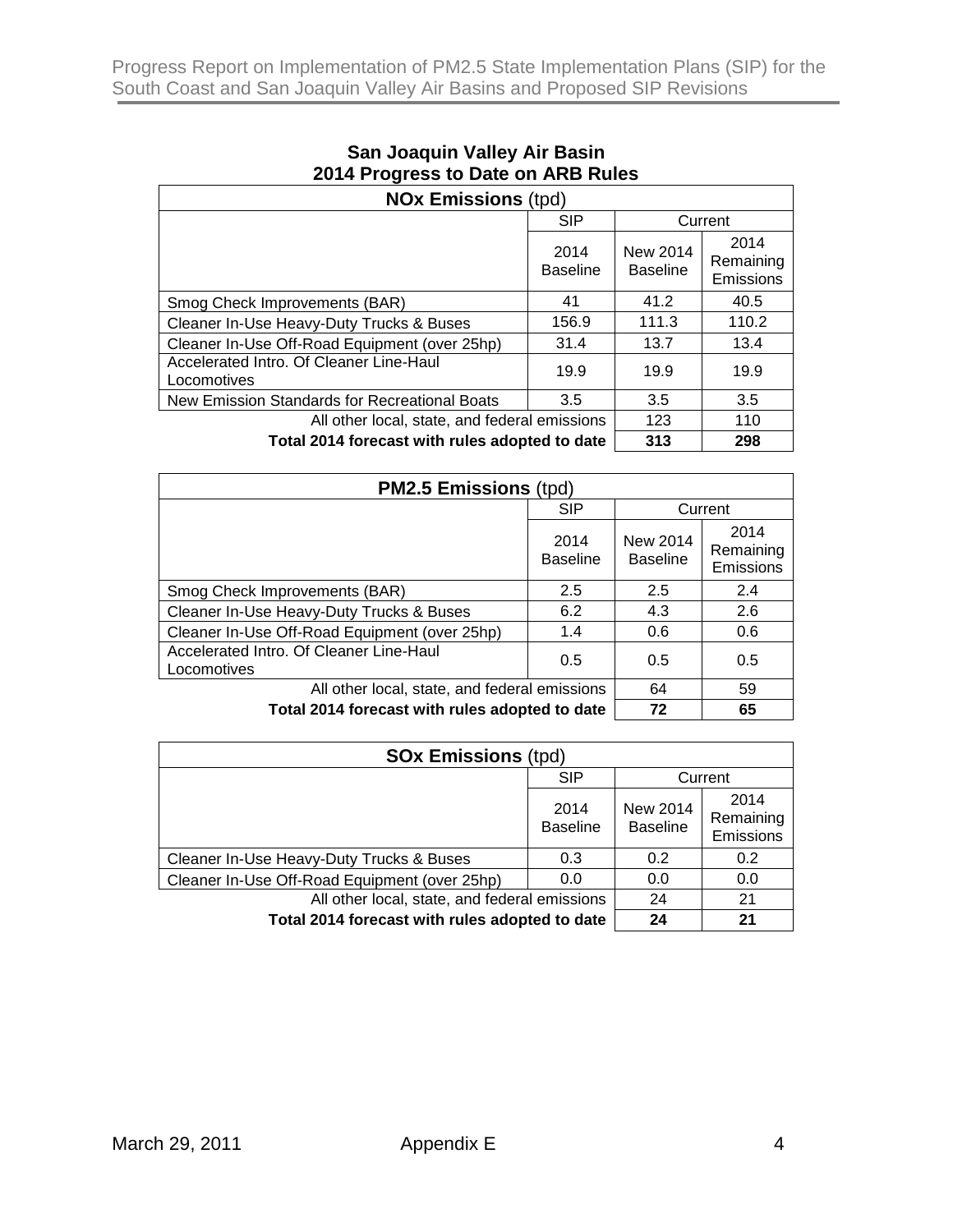#### **Assessing the Impacts of the Recession on Good Movement Related Emissions**

This section documents the methodologies used to account for the impacts of the economic recession on the emission inventories for trucks, in-use off-road equipment, ocean-going vessels, and cargo handling equipment. Links to more detailed information are provided.

#### **General Methodology**

The economic recession officially started in December of 2007 and ended in June 2009. It was the most severe since the Great Depression and had a severe impact on California industries. The emission inventories for trucks, in-use off-road equipment, ocean-going vessels, and cargo handling equipment have all been adjusted to its impact.

To understand the impact of reduced activity on future emissions, staff developed both a fast and slow recovery scenario to bound the recovery possibilities.

The fast recovery scenario assumes that total activity would return to projected historically average levels in 2017 and then grow at the historical average rate after that. This scenario is based on the Congressional Budget Office forecast which indicated that real gross domestic product at a nationwide level will converge with potential gross domestic product trends no later than 2015. Coupling this forecast with the assumption that California's recovery will lag the nation by several years yielded the 2017 recovery date assumed for the fast recovery scenario.

In the slow recovery scenario, staff assumed that activity would be permanently depressed relative to historical levels, but continue to grow at the average historical growth rate beginning in 2011.

While the fast and slow scenarios provide a reasonable bound of possible recoveries, for rulemaking purposes and for this SIP update, a single forecast is needed. For this, staff assumed an average recovery midway between the fast and slow recoveries. The chart below illustrates the two bounding scenarios and the assumed average used in this report. This is the same approach developed to provide economic relief through last year's regulatory amendments to the diesel trucks, buses, and off-road equipment rules.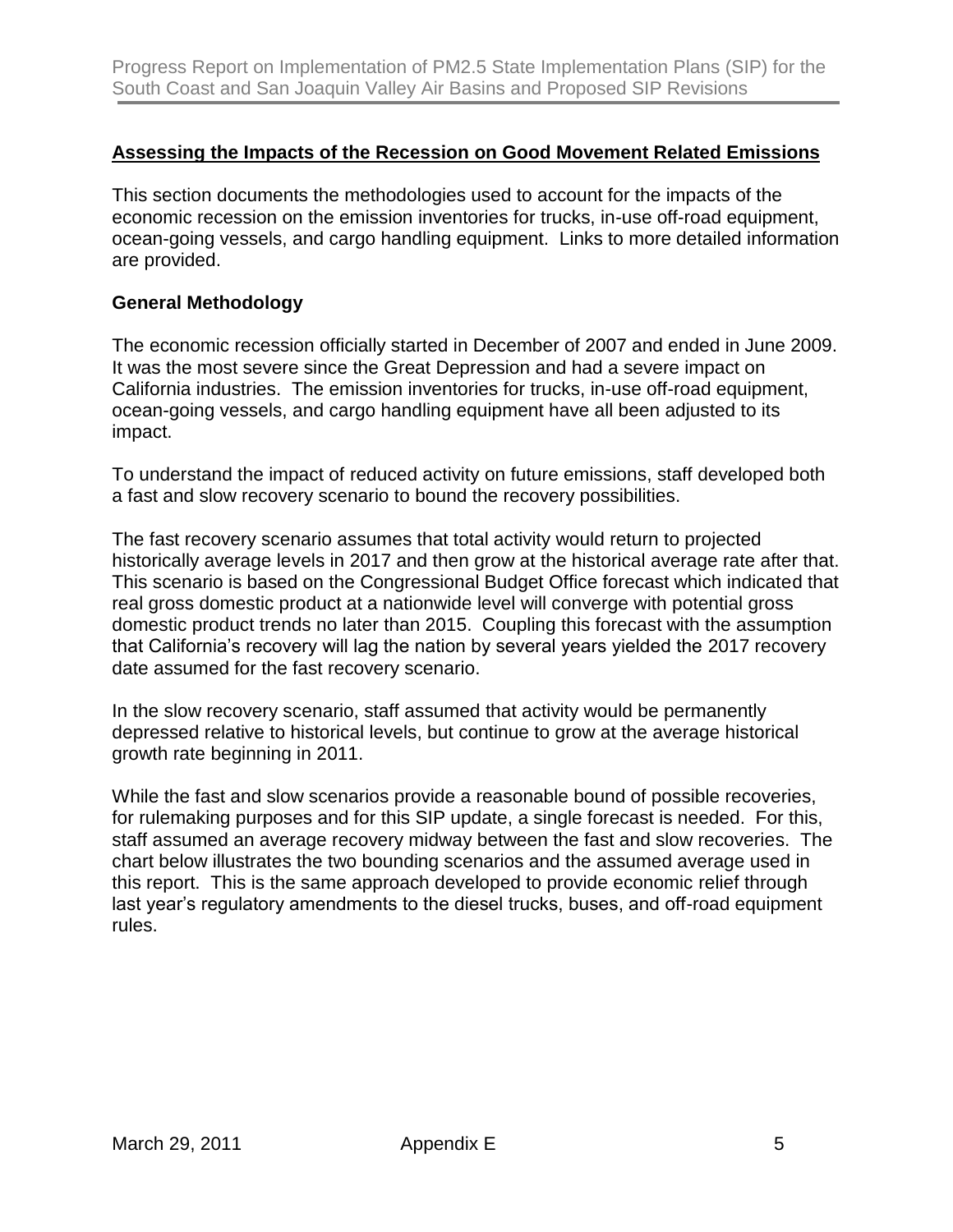

#### **In-Use On-Road Trucks & Buses**

Staff updated the inventory for diesel trucks and buses to support ARB consideration of regulatory amendments to provide economic relief last December 2010. The update was comprehensive and included a revised population, new regional allocation factors, lifetime odometer assumptions, revised growth rates, forecasted vehicle age distributions to reflect the impact of the economic recession, and updated out-of-state vehicle activity. These changes are described in detail at [http://www.arb.ca.gov/regact/2010/truckbus10/truckbus10.htm.](http://www.arb.ca.gov/regact/2010/truckbus10/truckbus10.htm)

This progress report required emission estimates for years and pollutants (SOx and ROG) that were not needed for the 2010 rulemaking. Staff used the same methodologies and principles used for the December 2010 regulatory inventory to develop estimates for the other years and pollutants in this report.

#### **In-Use Off-Road Equipment**

Just as for trucks and buses, staff completed a comprehensive revision to the inventory for off-road equipment to support ARB consideration in December 2010 of regulatory amendments to provide economic relief. Updates were made to the population of equipment, annual activity, load and future equipment sales. These changes are described in detail at [http://www.arb.ca.gov/regact/2010/offroadlsi10/offroadlsi10.htm.](http://www.arb.ca.gov/regact/2010/offroadlsi10/offroadlsi10.htm)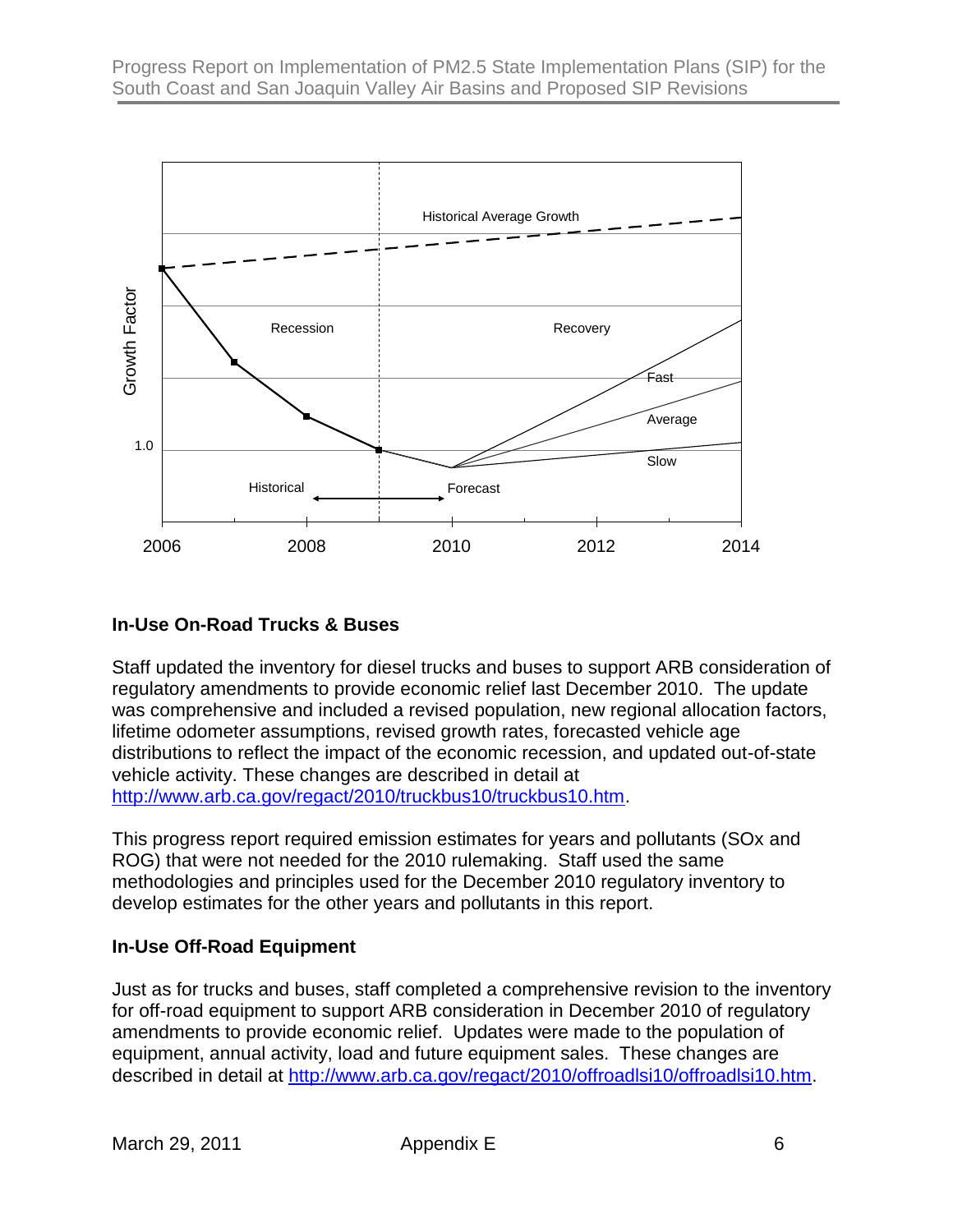This progress report required emission estimates for years and pollutants (SOx, ROG and total organic gases (TOG)) that were not needed for the 2010 rulemaking. Staff used the same methodologies and principles used for the December 2010 regulatory inventory to develop estimates for the other years and pollutants in this report.

# **Ocean-Going Vessels (OGV)**

The OGV inventory in the PM2.5 SIP included vessel-specific data, improved vessel traffic network, vessel-specific hoteling and anchorage times, and improved vessel speeds. Staff has refined that inventory since then to support rulemaking in 2008 on the sulfur content in fuel. Staff has further updated that 2008 inventory in anticipation of amendments to the same fuel rule later this year. That information is used in this report. In general, the updates include improved algorithms for vessel speed reduction (VSR), auxiliary engine power, and estimating low load adjustment factors. Recession impacts are based on container throughput statistics for the Ports of Los Angeles, Long Beach and Oakland. OGV activity was down about 25% for the combined ports of Los Angeles and Long Beach and about 15% for the Port of Oakland between 2006 and 2009.

More information is available at [http://www.arb.ca.gov/ports/marinevess/ogv.htm.](http://www.arb.ca.gov/ports/marinevess/ogv.htm)

## **Cargo Handling Equipment (CHE)**

An update to the cargo handling equipment (CHE) inventory is currently underway using new information about the population, equipment usage, impacts of the recession and fleet turnover. The new model is still under development and not available for use in this report; therefore, staff scaled the existing PM2.5 SIP CHE emissions inventory to account for the new data.

The inventory used for the SIP was based on population and activity values from a 2001 to 2004 survey. As part of the adopted regulation, equipment owners were required to report the population of their equipment to ARB. Additionally, between 2005 and 2009 the ports and rail yards have conducted their own emissions inventories. This new information indicates that the total state population is slightly higher than originally assumed. These same data sources include updates to activity and load factor. However, changes in activity and load factors offset these increases in the population.

To account for these changes, staff compared baseline 2006 emissions from the original inventory to the draft updated inventory baseline. As discussed in a recent February workshop, emissions for PM and NOx emissions are approximately 20 percent and 27 percent lower, respectively. For this report staff assumed 2006 emissions were 27 percent lower than in the SIP. To forecast emissions forward from 2006, staff compared the original growth assumptions for CHE to the growth in port truck activity in the 2010 Truck and Bus Rule inventory model. Assuming that the CHE activity relates